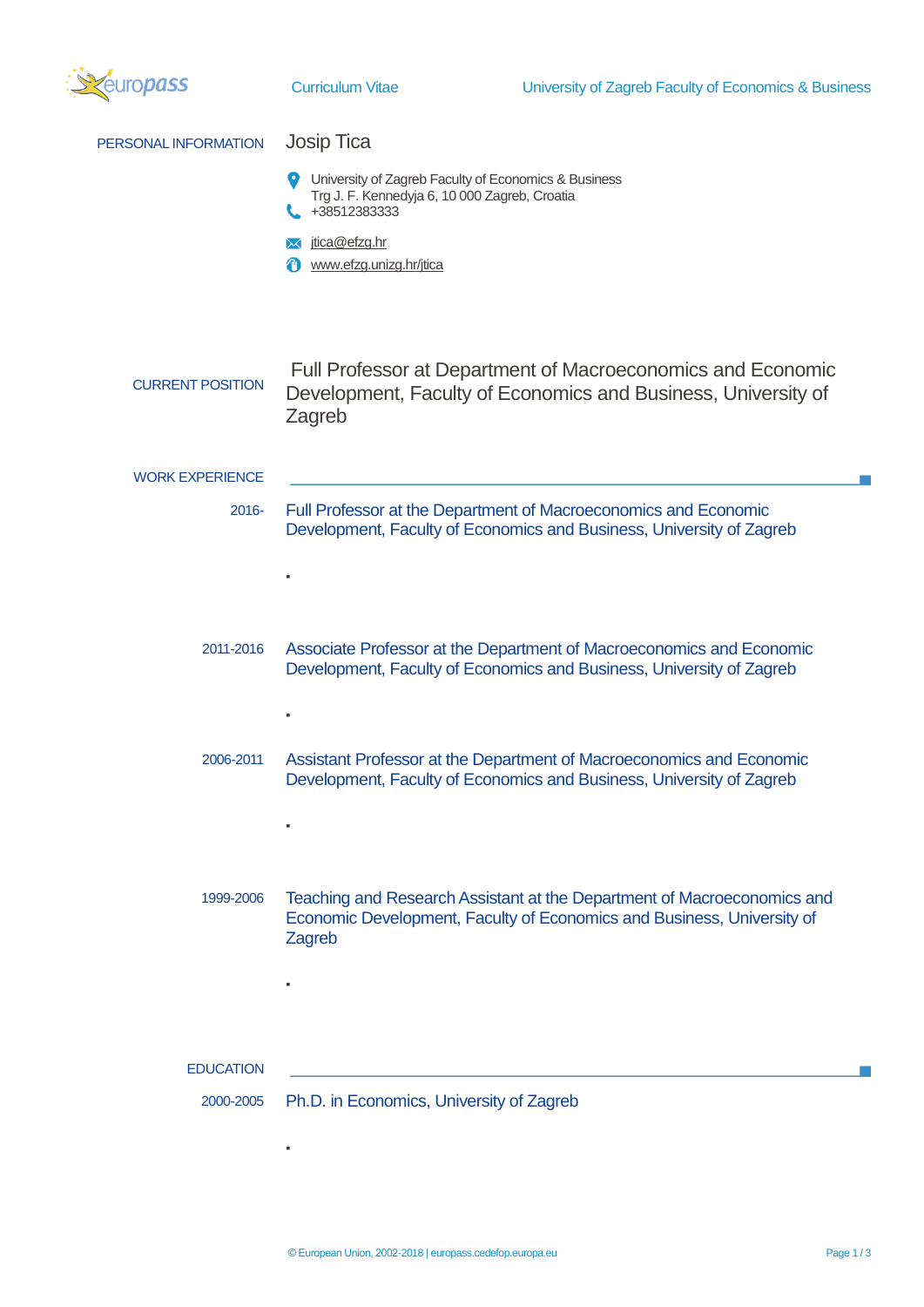

▪

▪

| 1999-2002 |  | M.Sc. in Economics, University of Zagreb |  |  |
|-----------|--|------------------------------------------|--|--|
|-----------|--|------------------------------------------|--|--|

1994-1999 B.A. in Finance, University of Zagreb

| <b>PERSONAL SKILLS</b>             |                                                                                                                                                                                                                                                                                             |         |                                                              |                                                                                          |                |
|------------------------------------|---------------------------------------------------------------------------------------------------------------------------------------------------------------------------------------------------------------------------------------------------------------------------------------------|---------|--------------------------------------------------------------|------------------------------------------------------------------------------------------|----------------|
| Mother tongue(s)                   | Croatian                                                                                                                                                                                                                                                                                    |         |                                                              |                                                                                          |                |
| Other language(s)                  | <b>UNDERSTANDING</b>                                                                                                                                                                                                                                                                        |         | <b>SPEAKING</b>                                              |                                                                                          | <b>WRITING</b> |
|                                    | Listening                                                                                                                                                                                                                                                                                   | Reading | Spoken interaction                                           | Spoken production                                                                        |                |
| English                            | C <sub>1</sub>                                                                                                                                                                                                                                                                              |         |                                                              |                                                                                          |                |
| German                             | A <sub>1</sub>                                                                                                                                                                                                                                                                              |         |                                                              |                                                                                          |                |
|                                    | Levels: A1/A2: Basic user - B1/B2: Independent user - C1/C2 Proficient user<br>Common European Framework of Reference for Languages                                                                                                                                                         |         |                                                              |                                                                                          |                |
| Organisational / managerial skills | - In charge of research and capacity building projects with 5 to 7 team members, lasting from 15<br>months to 3 years and between 100.000 and 1.000.000 HRK in budget.                                                                                                                      |         |                                                              |                                                                                          |                |
| Job-related skills                 | Experienced programmer in Stata, Eviews, RAts, basics in Matlab, HTML and Visual Basic, Fluent in latex.                                                                                                                                                                                    |         |                                                              |                                                                                          |                |
| <b>Other skills</b>                | • Driving licence                                                                                                                                                                                                                                                                           |         |                                                              |                                                                                          |                |
| <b>ADDITIONAL INFORMATION</b>      |                                                                                                                                                                                                                                                                                             |         |                                                              |                                                                                          |                |
| Visiting professorships            | • University of Pittsburgh, 2004/2005                                                                                                                                                                                                                                                       |         |                                                              |                                                                                          |                |
| <b>Invited lectures</b>            | - Fort Lewis College, Fort Heys University, University of Pittsburghu                                                                                                                                                                                                                       |         |                                                              |                                                                                          |                |
| Projects                           | - 2002-2006, researcher on the project: "Efikasnost nacionalnog gospodarskog rasta" (0067028)<br>voditelja prof. dr. I. Družića.<br>- 2007-2014, researcher on the project financed by Ministry of Science: "Analiza učinkovitosti                                                          |         |                                                              |                                                                                          |                |
|                                    | gospodarskog rasta" (067-0671447-2494) voditelja prof. dr. I. Družića.<br>- 2012-2013, head of the project financed by the Fund for the Development of University of Zagreb:                                                                                                                |         |                                                              |                                                                                          |                |
|                                    | "Implementacija stohastičko-dinamičke ekonomske analize i nelinearne ekonometrijske analize u<br>nastavnom i istraživačkom radu" budget 195.000 HRK.                                                                                                                                        |         |                                                              |                                                                                          |                |
|                                    | - 2014-2018, researcher on the project financed by Croatian Science Fundation no. 5269<br>"Građanskopravna zaštita građana u financijskoj krizi/CitProtect" (http://citprotect.pravo.unizg.hr/).<br>. 2014-2018, researcher on the project financed by Croatian Science Fundation no. 5269: |         |                                                              |                                                                                          |                |
|                                    | (http://www.efzg.unizg.hr/default.aspx?id=22003).                                                                                                                                                                                                                                           |         | "Sustainability of Croatian Economic Policy and Development" |                                                                                          |                |
|                                    | - 2015-2016 Mentor on the project financed by European Stabilisation Fund No. HR.3.2.01: "Stvaranje<br>1.001.488,21 HRK.                                                                                                                                                                    |         |                                                              | preduvjeta za izgradnju računalnog makroekonomskog modela za Hrvatsku (SPIRITH)" budget: |                |